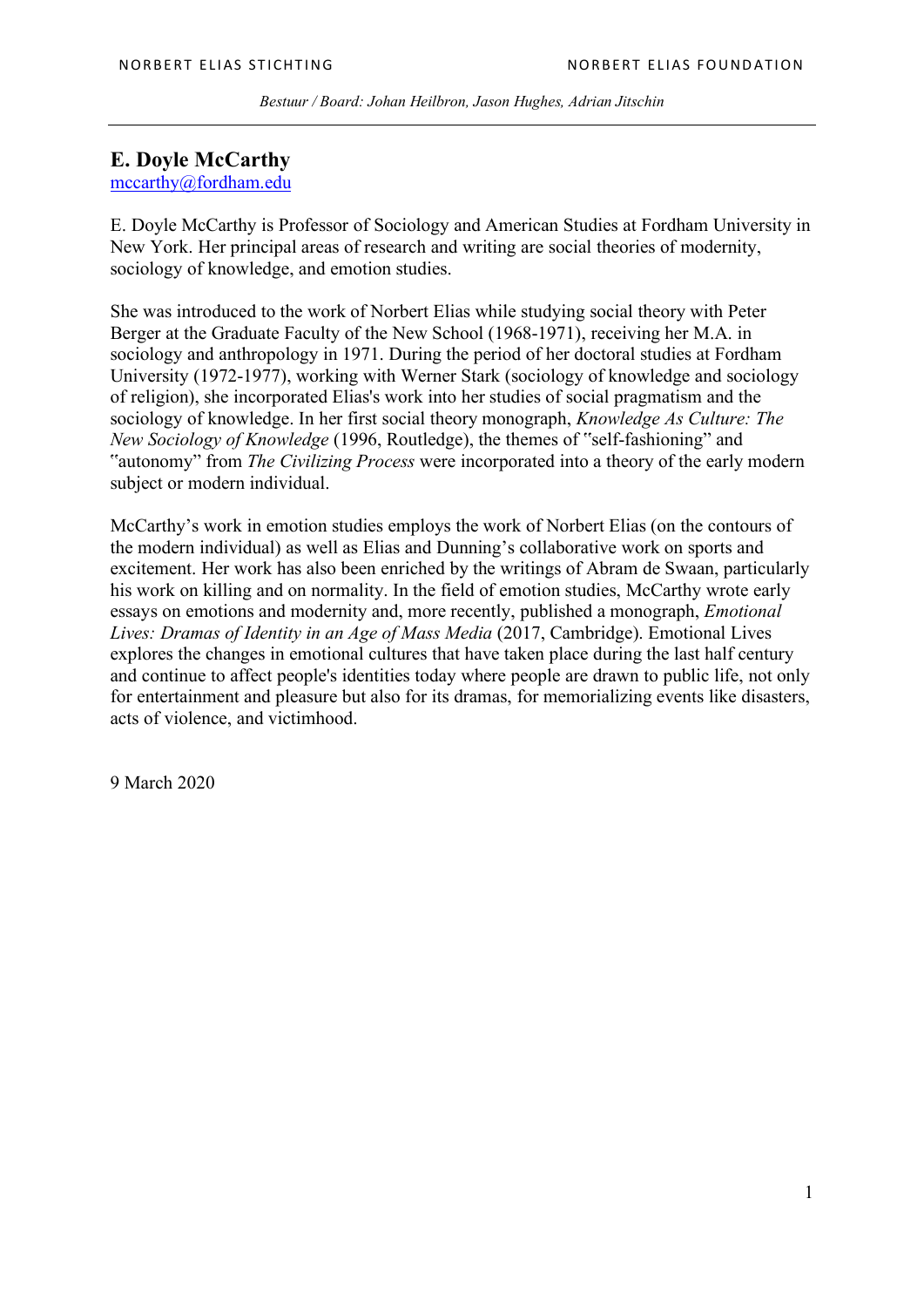## **E. Doyle McCarthy sociologist**

*Professor of Sociology & American Studies Fordham University Department of Sociology and Anthropology 441 East Fordham Road, Dealy 405A Bronx, New York 10458 USA (718) 817-3855; 3850*

*email:* mccarthy@fordham.edu

## AREAS OF SCHOLARSHIP AND PUBLICATION

sociology of knowledge and culture, emotion studies, social theory

## CURRENT POSITIONS AND ACTIVITIES 2017-2020

FORDHAM UNIVERSITY *Professor of Sociology and American Studies*

### FORDHAM UNIVERSITY

*Faculty and Mentor in a Post-Doctoral Research Institute RETI (Research Ethics Training Institute):HIV & Drug Abuse Prevention Research Ethics Training Institute, Faculty-Mentor, 2011-2015.*

INTERNATIONAL SOCIETY FOR RESEARCH ON EMOTION (ISRE) Faculty Mentor, Summer Mentor in the History and Culture of Emotions, 2018 Executive Committee 2004-2007. Annual Meeting Committee 2005 & 2006. Membership Committee, 2004-2007.

FORDHAM UNIVERSITY PRESS Board of Directors, 2 3-year terms: 2009-2012; 2012-2015; Chair 2016 Fall; Board 2015-2017 (Spring);

*LA CRITICA SOCIOLOGICA,* international journal in the social sciences *Edited by Franco Ferrarotti Advisory Board (Comitato scientifio),* 2007-2010; 2010-2013; 2013-2017; 2017-2021

*JOURNAL OF HIV AND STD RESEARCH, international journal Advisory Board, 2016-2019.*

## OCCUPATIONAL HISTORY

• Professor of Sociology, Department of Sociology and Anthropology, 1993-present; Chair of Department 1996-1999; American Studies title added in 2016

• Associate Professor of Sociology, Department of Sociology and Anthropology, Fordham University, 1983-1993

- Assistant Professor of Sociology, Department of Sociology and Anthropology, Fordham University, 1977-1983
- Staff Associate in Epidemiology, Columbia University School of Public Health, 1971-1977
- Research Assistant in Epidemiology of Mental Illness, Columbia University School of Public Health, 1969-1971
- Research Assistant, Department of Psychiatry, New York University, 1968-1969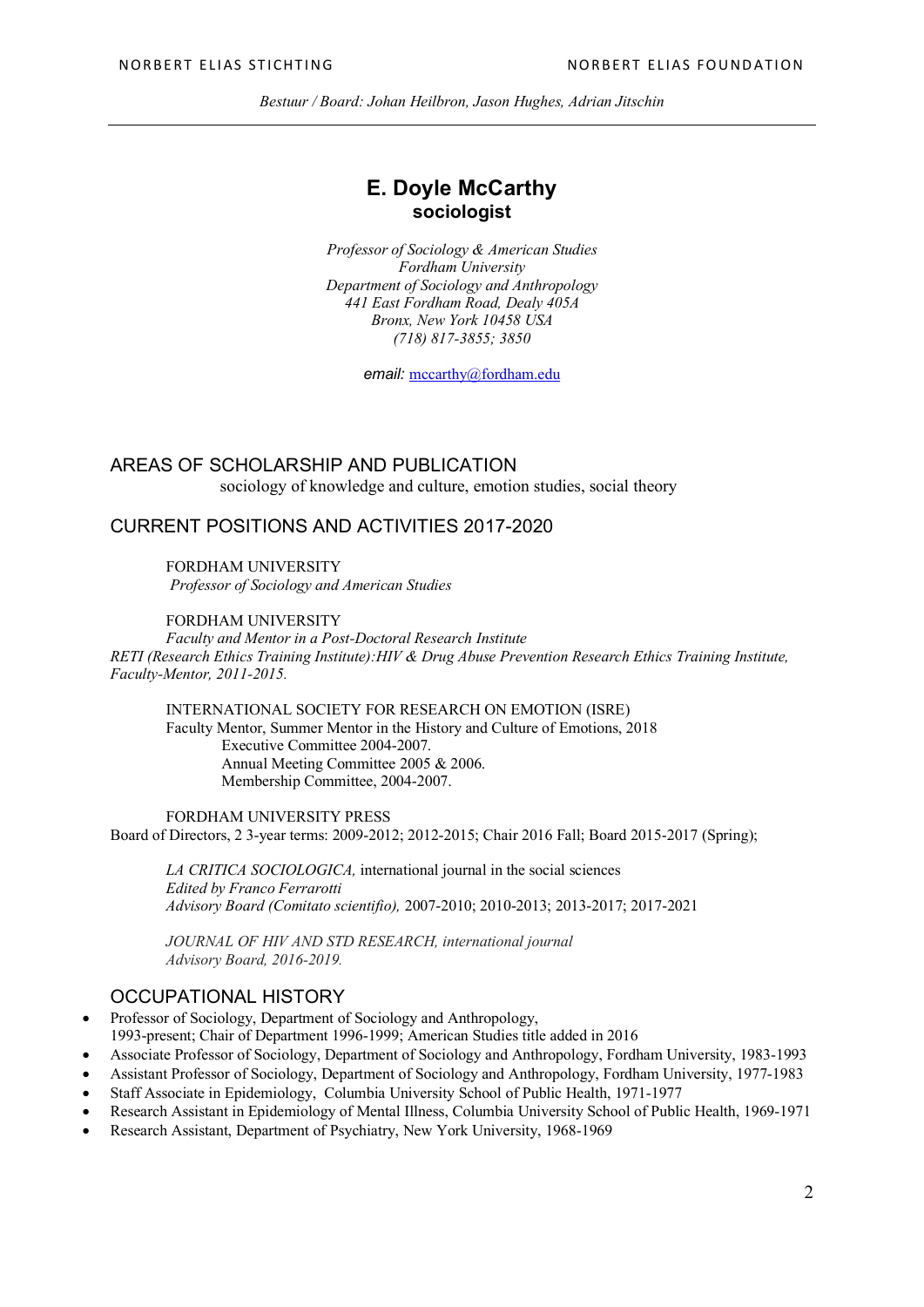### EDUCATION

FORDHAM UNIVERSITY *Ph.D. in sociology, 1978* dissertation under the direction of Werner Stark: George Herbert Mead's Social Theory of Mind: A Contribution to the Sociology of Knowledge

GRADUATE FACULTY OF POLITICAL AND SOCIAL SCIENCE, THE NEW SCHOOL FOR SOCIAL RESEARCH Courses in theories of knowledge and identity with Peter L. Berger *M.A. in sociology, with concentration in social theory; minor in cultural anthropology, 1971*

MARYMOUNT COLLEGE, TARRYTOWN, NY *B.A. in sociology, 1968* magna cum laude

## AWARDS AND RECOGNITION

• *Emotional Lives*. Nominated 2017 Best Book in Emotion Studies. American Sociological Association, Section on the Sociology of Emotions.

• Research Paper Awarded the 2006 David Maines Narrative Research Award. "Gay Moral Discourse: Gay Men Talk About Identity, Sex, and Commitment," with David E. Woolwine. *Studies in Symbolic Interaction*, Vol. 26: April-May (2005): 379-408.

•Fordham College Teaching Award in the Social Sciences, 1999

•*Knowledge As Culture: The New Sociology of Knowledge.* 

Alpha Sigma Nu, National Jesuit Honor Society Book Award,

Honorable Mention, 1997

•National Endowment for the Humanities, Summer Fellowship, 1983

### PROFESSIONAL MEMBERSHIPS

American Sociological Association, Section Memberships: Theory; Culture; Emotions; History of Sociology International Society for Research on Emotions (invited-elected member, 1989 to present) Society for the Study of Symbolic Interaction Alpha Kappa Delta, International Honor Society for Sociology American Association of University Professors (AAUP) PRIM&R, Public Responsibility in Medicine & Research, Member 2010-present

Columbia University Seminar on Contents and Methods, Member 2005-present

## PUBLICATIONS

## **BOOKS**

E. Doyle McCarthy. *Emotional Lives: Dramas of Identity in an Age of Mass Media*, London: Cambridge University Press, Studies in Emotion and Interaction Series, 2017 (hardcover and eBook) paperback April 2018.

Nominated for the best book in the sociology of emotions, 2018, by the American Sociological Association, Section on the Sociology of Emotions. Nominated 2018 for the Alpha Sigma Nu, National Jesuit Honor Society Book Award.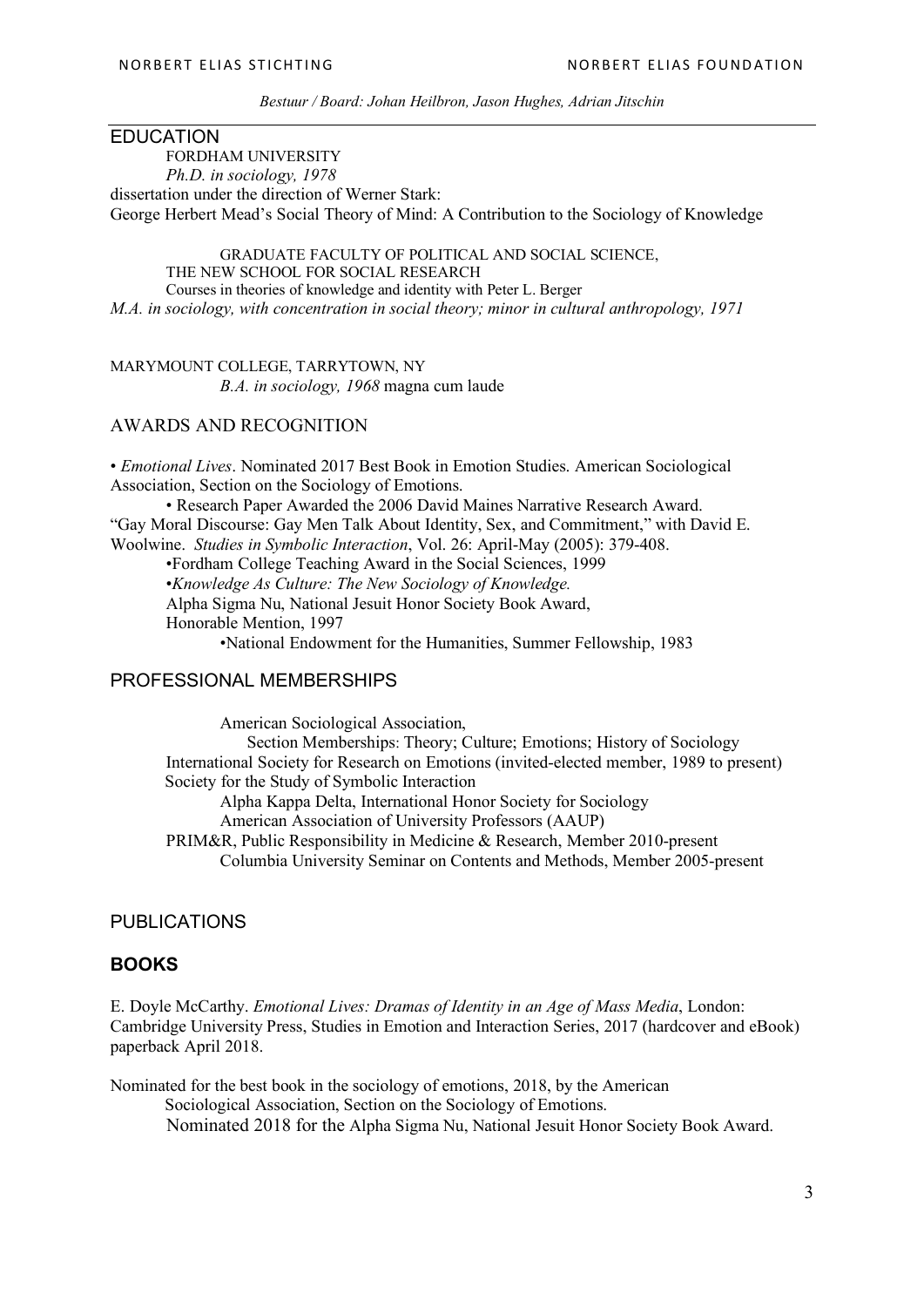E. Doyle McCarthy, editor. *Social Theory for Old & New Modernities: Essays on Society and Culture, 1976-2005* by Franco Ferrarotti, Lexington Books, 2007; paperback 2008.

E. Doyle McCarthy, *Knowledge as Culture: The New Sociology of Knowledge*. New York & London: Routledge 1996.

Italian translation & Introduction by Angela Zanotti. *La conoscenza come cultura: La nuova sociologia della conoscenza*. Rome: Meltemi, 2004.

Alpha Sigma Nu, National Jesuit Honor Society Book Award, Honorable Mention, 1997

E. Doyle McCarthy & David D. Franks, editors. *The Sociology of Emotions: Original Essays and Research Papers.* JAI Press. Greenwich, CT. 1989.

### **Edited Journals and Journal Issues 1985-2000**

*International Journal of Politics, Culture & Society.* Senior Editor 1996-2000.

*Thought: A Review of Culture and Idea.* Special Issue on Werner Stark's *The Social Bond*, Vols. 1-5. 1989. Guest Editor.

*Symbolic Interaction.* (Quarterly Journal) Special Issue on the Sociology of Emotions, with David D. Franks (Guest Editors). Vol. 8, No. 2, Fall 1985.

## **Journal Articles and Book Chapters: 1973-2020 (see Encyclopedia articles on p. 6 below)**

2020a "Emotional Culture(s)" *Routledge International Handbook of Interactionism* Edited by Dirk vom Lehn, Will Gibson, and Natalia Ruiz-Junco, forthcoming 2020 by Routledge NY and London: Routledge.

2020b. "Interactionist Theories of Emotion: From G.H. Mead to Culture Theory."

*Oxford Handbook of Interactionism*. Co-edited by Wayne Brekhus, Thomas DeGloma, and William Force. In press, 2020. Oxford University Press, NY and London.

2018*.* "The Sociology of Knowledge." Invited chapter in book edited by J. Michael Ryan. *Essential Concepts in Sociology.* Wiley-Blackwell.

2016. "Public Emotions in an Age of Mass Media.". *La Critica Sociologica,* an international journal in the social sciences Edited by Franco Ferrarotti.  $50<sup>th</sup>$  anniversary issue. L.200. 2016: 29-38.

2015*.* "The Problem of "Culture" in the Process of Intercultural Understanding," with Andreana Marchi. *Ilha do Desterro (A Journal of English Language, Literatures in English and Cultural Studies UFSC)*:251-260.

2014a. "La Performance delle emozioni come autenticà." *La Critica Sociologica.*Vol XLVIII, No. 190: 25-39. (an earlier version of this paper was published in 2009. "Emotional Performances as Dramas of Authenticity, pp. 241-255, chapter 15 in Phillip Vannini & Patrick Williams (eds.), *Authenticity in Culture, Self, ad Society*. Ashgate Publishers, London.

2014b. "Erving Goffman and Our Times," invited online paper at *Erving Goffman Archives (URL: http://cdclv.unlv.edu//ega/articles/mccarthy\_eg\_14.pdf.*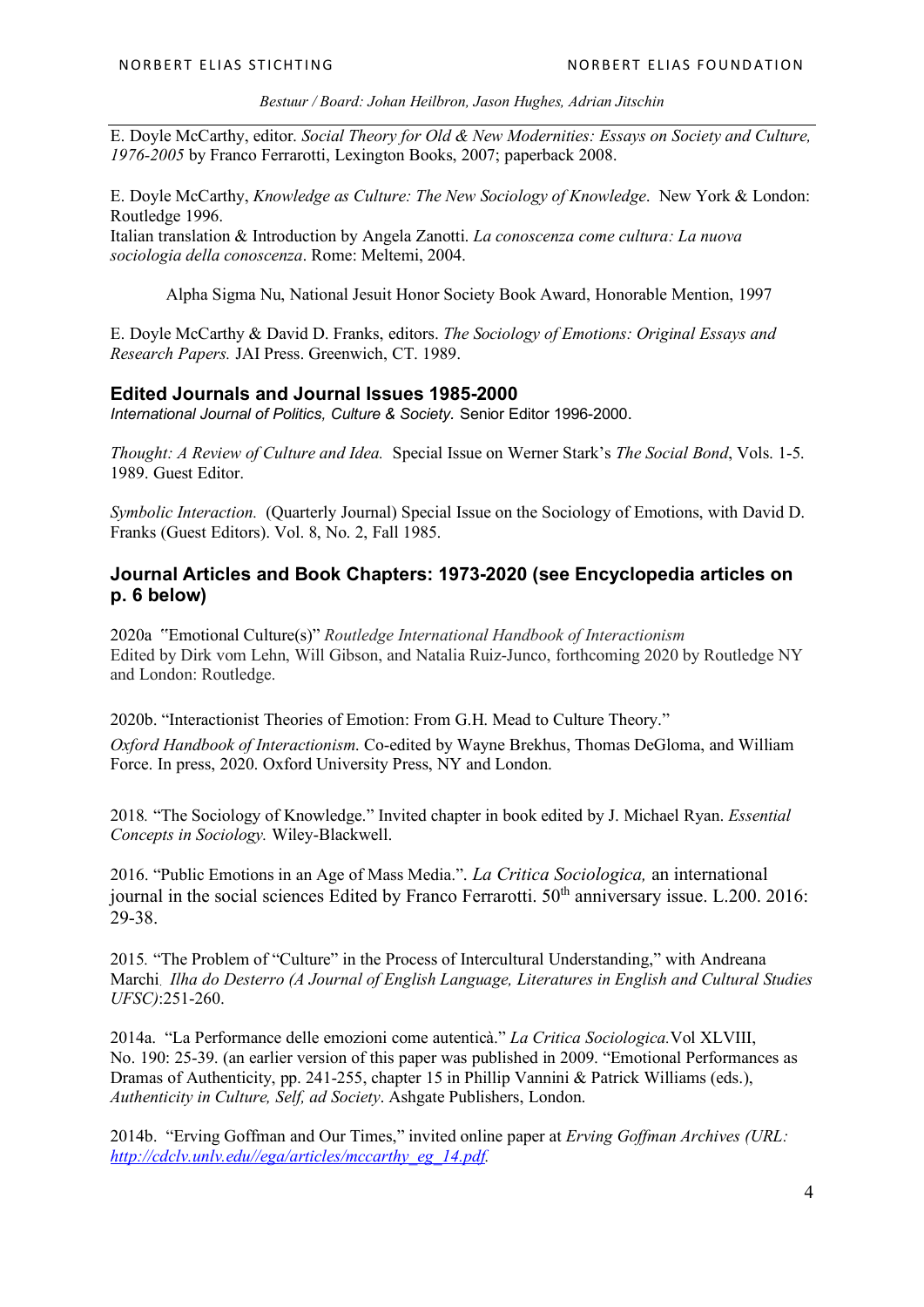2012a. "Interactions and the Drama of Engagement," with Robert S. Perinbanayagam. *Studies in Symbolic Interaction*, A Research Bi-Annual, edited by Norman K. Denzin. Vol. 39:121-224.

2012b. "Interactions and the Drama of Engagement." Pp. 77-107, chapter 4, *Identity's Moments: The Self in Action and Interaction,* with Robert S. Perinbanayagam, Lantham, Maryland: Lexington Books of Rowman & Littlefield. (this is a later version of the 2012a article above, *Studies in Symbolic Interaction.*)

2010. "The Changing American Family: The View from Social Texts" with Sondra Farganis. Pp. 79-98, chapter 4, *Family Therapy and Chronic Illness*, Joan D. Atwood and Concetta Gallo (eds.), Transaction Publishers, New Brunswick NJ.

2009. "Emotional Performances as Dramas of Authenticity." Pp. 241-255, chapter 15 in Phillip Vannini & Patrick Williams (eds.), *Authenticity in Culture, Self, and Society.* Ashgate Publishing. London.

Article has received 1363 reads on ResearchGate (January 2020)

2007. "Is Freud Necessary? On Psychology and the Ethnographic Encounter." *Symbolic Interaction* Vol. 30: Pp. 13-17.

2005. "Gay Moral Discourse: Gay Men Talk About Identity, Sex, and Commitment," with David E. Woolwine. *Studies in Symbolic Interaction*, Vol. 26: April-May (2005): 379-408. Awarded the 2006 David Maines Narrative Research Award.

2004. "William Isaac Thomas." Pp. 830-32. *The Encyclopedia of Social Theory*. Edited by George Ritzer. Newbury Park, Calif.: Sage Publications, 2004.

2003. "Language and Life: A Commentary on the Work of R. S. Perinbanayagam." *Symbolic Interaction* Vol. 26, No.1: 85-93. Special issue on Recipients of the George Herbert Mead Lifetime Achievement Award.

2002. "The Emotions: Senses of the Modern Self," 2002 *Österreichische Zeitschrift Für Soziologie (Austrian Journal of Sociology)*, Special Issue on the Sociology of the Senses (*Sociologie Der Sinne*), (Vol. 27, No. 2): 30-49.

1994a. "The Social Construction of Emotions: New Directions from Culture Theory." In *Social Perspectives on Emotions: A Research Annual* edited by W. Wentworth and J. Ryan. Vol. 2: 267-279.

1994b. "The Uncertain Future of Ideology: Rereading Marx," *The Sociological Quarterly*, Vol. 35, No. 3: 415-429.

1993. "Moral and Ethical Dilemmas in a Personal Sales Industry." Review essay on Guy Oakes's *The Soul of the Salesman. Business Ethics Quarterly*, Vol. 3(4):447-454.

1992. "George Herbert Mead and *Wissenssoziologie*: A Reexamination," pp. 97-115, Ch. 8. *In Search of Community: Essay in Memory of Werner Stark.* Edited by Eileen Leonard, Hermann Strasser, and Kenneth Westhues. Fordham University Press.

1991. "Introduction" to Werner Stark's *The Sociology of Knowledge*. Reissued in the *Classics in Social Science* Series of Transaction Publications, New Brunswick, NJ.:ix-xix.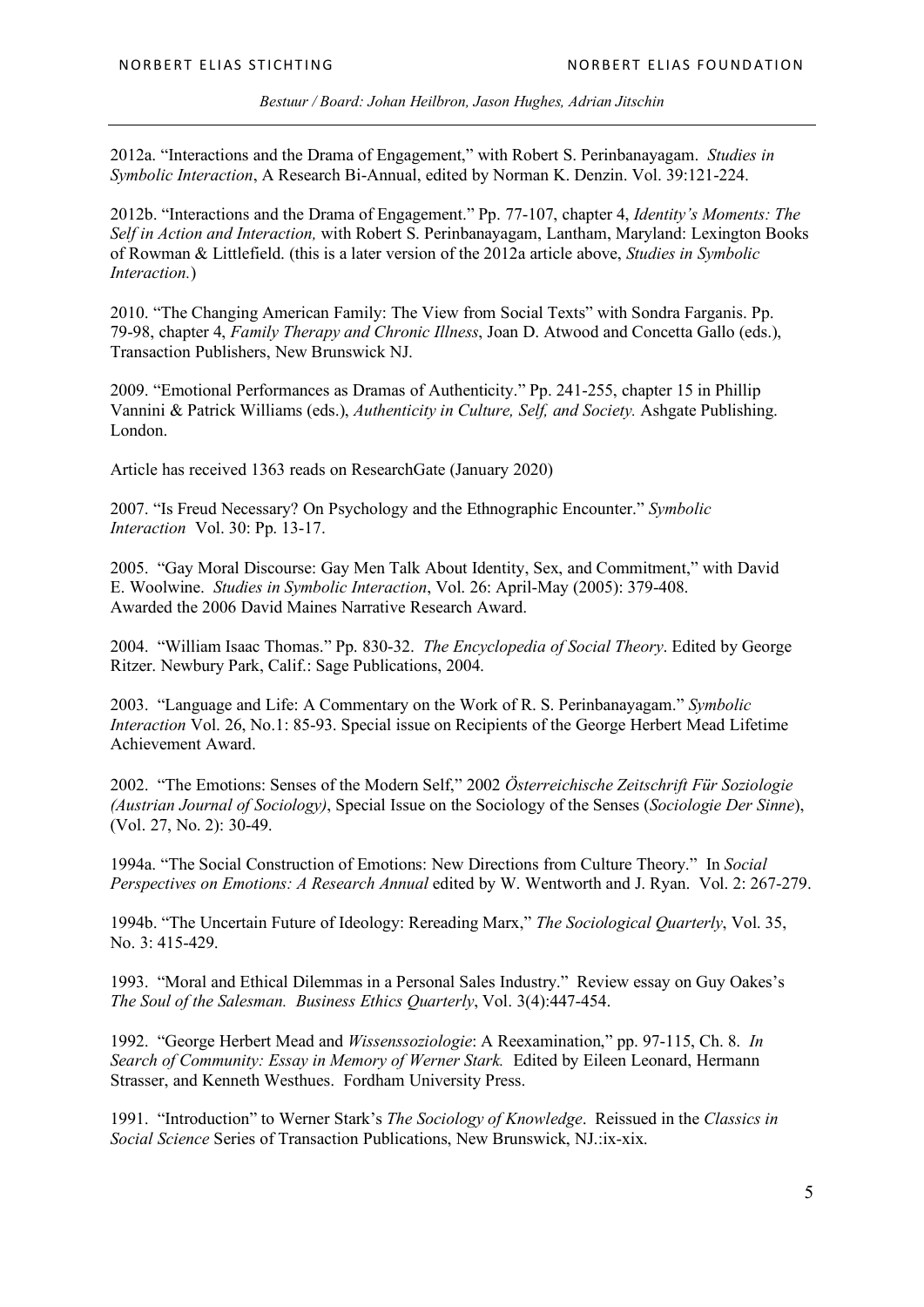1989a. "Introduction" to the special issue of *Thought: A Review of Culture and Idea*, Werner Stark's *The Social Bond.* March.

1989b. "Emotions are Social Things: An Essay in the Sociology of Emotions." Chapter 3 in D. D. Franks and E. D. McCarthy, editors. *The Sociology of Emotions*. JAI Press, Greenwich, CT:51-72.

1989c. "A Contemporary Sociology of Knowledge." *International Social Science Review*. Vol. 64, No. 3:105-110.

1989d. "The Interactionist Theory of Mind: A Sociology of Social Objects." *Studies in Symbolic Interaction: A Research Annual* Vol. 10: 79-86.

1986. "The Cognitive and Emotional Significance of Play in Child Development: G. H. Mead and D. W. Winnicott," with Robin Das. *Sociological Studies in Child Development: A Research Annual*. Edited by P. Adler and P. Adler. Vol. 1, 1986: 35-53. Reprinted in *George Herbert Mead: Critical Assessments* (New York & London: Routledge), edited by Peter Hamilton, 1992. Vol. IV, Section 4: 239-256.

1985. "A Social History of Shame and Disgust: Norbert Elias and *The Civilizing Process*." A review article in *Symbolic Interaction.* Vol. 8, No. 1, 1985: 320-24.

1985. "American Sociology's Idea of Itself: A Review of the Textbook Literature from the Turn of the Century to the Present," with Robin Das. *History of Sociology Journal: An International Review*. Vol. 5, No. 2: 21-41.

1984. "Toward a Sociology of the Physical World: George Herbert Mead on Physical Objects." *Studies in Symbolic Interaction: A Research Annual*. Edited by Norman K. Denzin. 1984: 105-21. Reprinted in *George Herbert Mead: Critical Assessments*, edited by Peter Hamilton, 1992. Vol. III, Section 3:

1983. "Sociology and the Changing Images of Today's Family." *Thought*: *A Review of Culture and Idea* LVIII, March 1983: 93-101.

1982a. "Psychologizing Religious Faith: A Sociological Overview" in *The Challenge of Psychology to Faith*. Special issue of *Concilium: An International Review of Theology*. Edited by S. Kepnes and David Tracy, June: 59-61.

1982b. "The Behavioral Effects of Father Absence on Children and Their Mothers," first author with Thomas S. Langner and Joanne C. Gersten. *Social Behavior and Personality: An International Journal*, Vol. 10, No. 1: 11-23.

1982c. "The New Subjectivism: Arnold Gehlen's *Man in the Age of Technology*." Review essay in *Religious Studies Review.* January: 10-15.

1981. "The Sources of Human Destructiveness: Ernest Becker's Theory of Human Nature." *Thought: A Review of Culture and Idea* LV, No. 219: 44-57.

1979. "Family Structure: Its Relation to Social Class and Child Behavior" in *Research in Community and Mental Health: An Annual*. Edited by Roberta G. Simmons. JAI Press: 138-146.

1976a. "Behavioral Classification of Welfare Children from Survey Data," with members of the Family Research Project. *American Journal of Orthopsychiatry*, 46, No. 3: 447-63.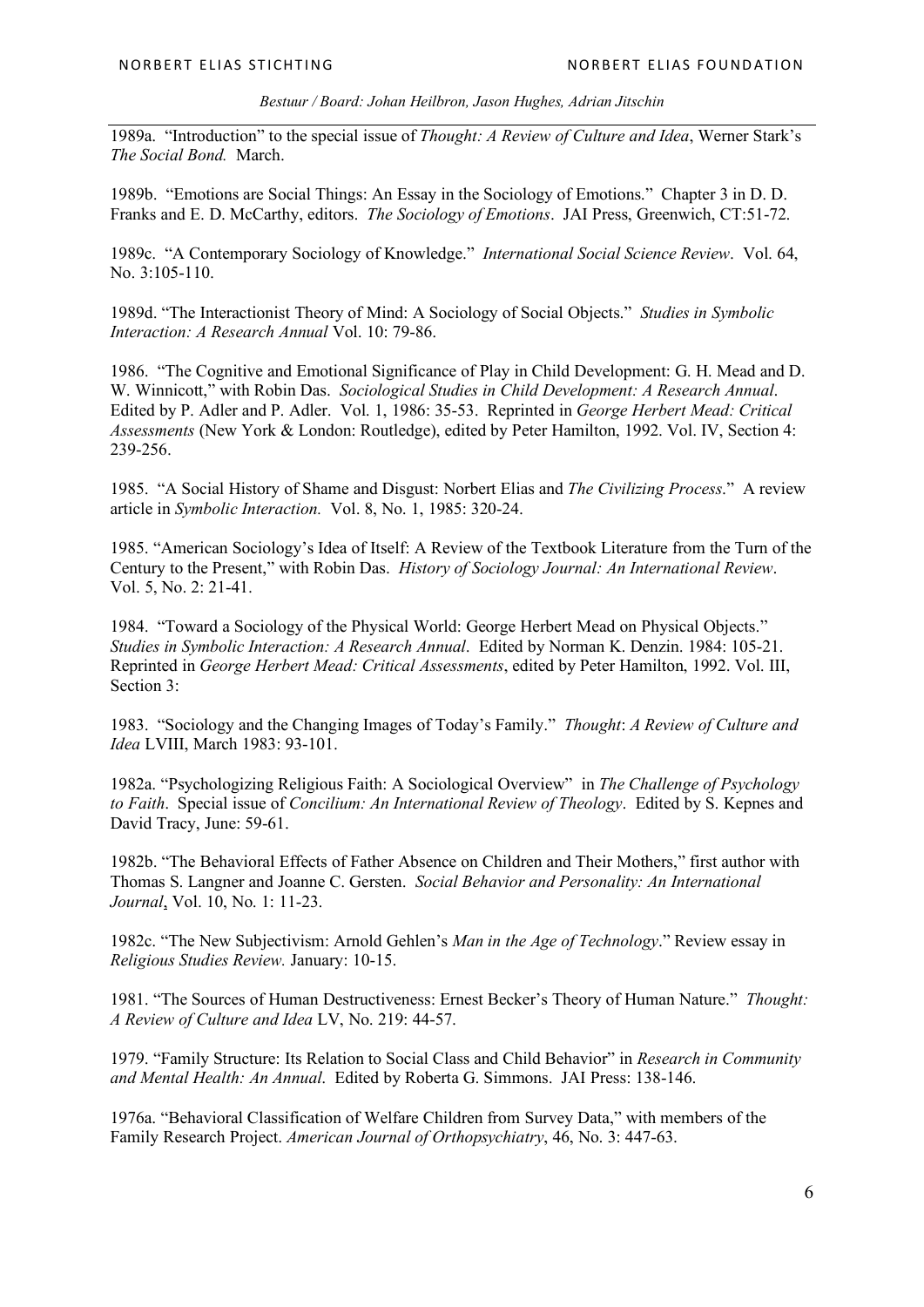1976b. "Stability and Change in Types of Behavioral Disturbance of Children and Adolescents," with members of the Family Research Project. *Journal of Abnormal Child Psychology* 4, No. 2: 111-27.

1976c. "A Screening Inventory of Assessing Psychiatric Impairment in Children Ages Six to Eighteen," with members of the Family Research Project. *Journal of Consulting and Clinical Psychology* 44, No.2: 286-96.

1975a. Contributor to *The Sociological Writings of Werner Stark: Bibliography and Selected Annotations*. M. H. Engel editor. New York: Fordham University.

1975b. "The Effects of Television on Children and Adolescents: Violence and Behavioral Disorders." First author, with members of the Family Research Project. *Journal of Communication*. Autumn: 71- 85.

1974. "Treatment of Psychological Disorders Among Urban Children," with members of the Family Research Project. *Journal of Consulting and Clinical Psychology* 42, No. 2: 170-79.

1973. "Some Methods of Evaluating Behavioral Variations in Children from Six to Eighteen," with members of the Family Research Project. *Journal of the American Academy of Child Psychiatry* XII, No. 3, July: 531-53.

### **ENCYCLOPEDIA ARTICLES: 2000-2016**

2016. "Sociology of Knowledge." *Wiley-Blackwell Encyclopedia of Sociology (ONLINE, 5th update, DOI: 10.1111/b.9781405124331.2007*.x new and revised edition of 2007 edition.

2013. "Sociology of Knowledge." Pp. 1238-1241 *Encyclopedia of Science and Religion.* Springer Science and Business Media Series. (February 2013).

2009. "Sociology of Knowledge." *The Blackwell Encyclopedia of Sociology ONLINE*, edited by George Ritzer. (2007 edition, in print in 2009)

2008. "Sociology of Knowledge." *The Concise Encyclopedia of Sociology*, edited by George Ritzer, London: Blackwell.

2007. "Sociology of Knowledge." Pp. 2482-2485, *The Blackwell Encyclopedia of Sociology.* (11 vols.), edited by George Ritzer. *www.sociologyencyclopedia.com*

2000. "Sociology of Knowledge." *International Encyclopedia of Sociology*. 2/e Vol. 5. Edited by Edgar F. Bogardus (New York: MacMillan) 2000: 2953-2960.

### **BOOK REVIEWS: 1984-2007**

*American Journal of Sociology, Contemporary Sociology; Symbolic Interaction; Review of Religious Research; Anthropology and Humanism Quarterly; Business Ethics Quarterly, Contemporary Psychology; Journal of American History*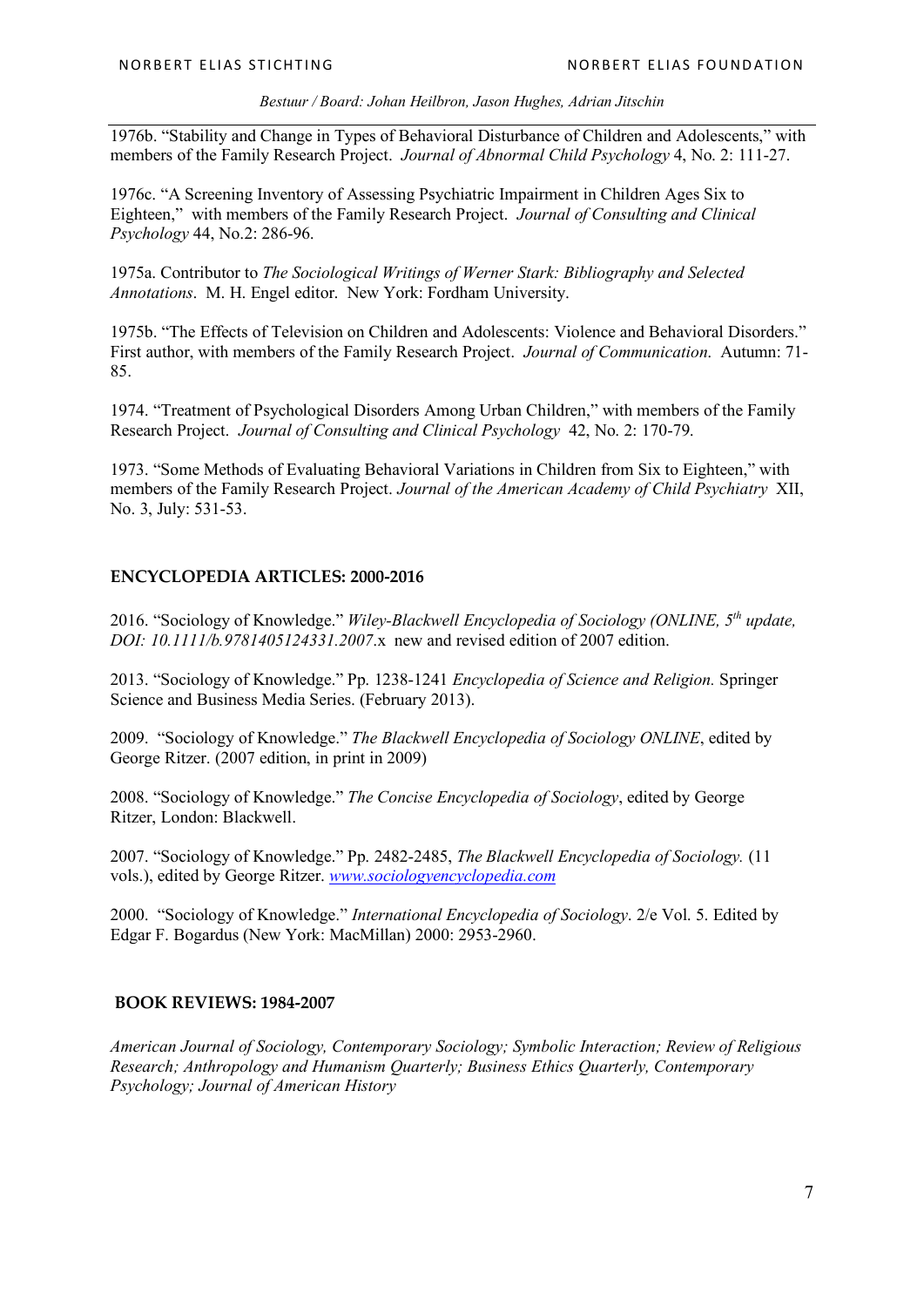### **PAPERS PRESENTED, INVITED SESSIONS ORGANIZED AT MEETINGS: 1980-2019**

2019. Invited book panelist Eastern Sociological Society, Boston, MA. March 16 2019 book: Jeffrey C. Alexander *The Drama of Social Life* (2017 Polity).

2017 "What is Knowledge Today?" an invited lecture on the sociology of knowledge for faculty and students in the IPED (International Politics, Economics, & Development) Graduate Program, Fordham University) March 2017.

2016. Invited book panelist Eastern Sociological Society, New York, NY, February 28, 2016. Book: Thomas DeGloma. *Seeing the Light: The Social Logic of Personal Discovery*. (University of Chicago Press, 2014).

2015a. "Emotional Dramas of Affirmation and Discovery," with Michelle Rufrano. New York. Eastern Sociological Society, New York, paper presentation. February 28, 2015.,

2015b. "Emotional Dramas: A Sociological Interpretation," with Michelle Rufrano. Society for the Study of Symbolic Interaction, annual meeting Chicago, August.

2013a. "Popular Images of Suffering," with Stephanie Laudone. Society for the Study of Symbolic Interaction, annual meeting, New York, August 2013.

2013b. "The Suffering of Others: Collective Images and Emotions" with Stephanie Laudone, paper presentation, Session on Suffering. Eastern Sociological Society, Boston MA, March 21-24, 2013.

2012a. "Language(s) of Emotion: Case Studies from Politics & Popular Culture," with Stephanie Laudone. Annual Meeting of the Eastern Sociological Association in New York, February 24, 2012.

2012b. Discussant. Session, "Constructing Identities." Annual Meeting of the Eastern Sociological Association in Philadelphia, February 24, 2012.

2011. Organizer. Regular Session, Sociology of Knowledge. American Sociological Association, Las Vegas, Nevada. August 2011.

2009. Paper, "Erving Goffman and Our Times," presented at the special session 182, "Erving Goffman, 50th anniversary of the publication of *The Presentation of Self in Everyday Life.* Eastern Sociological Society, March 21, Baltimore, Maryland.

2008a. "Emotional Performances as Dramas of Authenticity," Annual Meeting in the Society for the Study of Symbolic Interaction, Boston, MA, August 3.

2008b. Organizer and moderator, invited panel on "The Changing American Family," The Wolfson Center, The New School for Social Research, New York, April 2.

2007. Presentation of the Lifetime Achievement Award (posthumous) to Spencer Cahill, Emotions Section of the American Sociological Association, August 2007. Chair, Session on the Sociology of Emotions, American Sociological Association, New York, August.

2007a. "Studying Emotions: The Limits of Constructionism," paper presented at the Conference on Psychoanalysis and Social Theory, New York Hilton, August 10.

2007b. Midwest Sociological Society in Chicago, chaired session, "Symbolic Interaction and Cultural Studies" and presented the paper, "Studying Emotions as Cultural Performances.," April 6.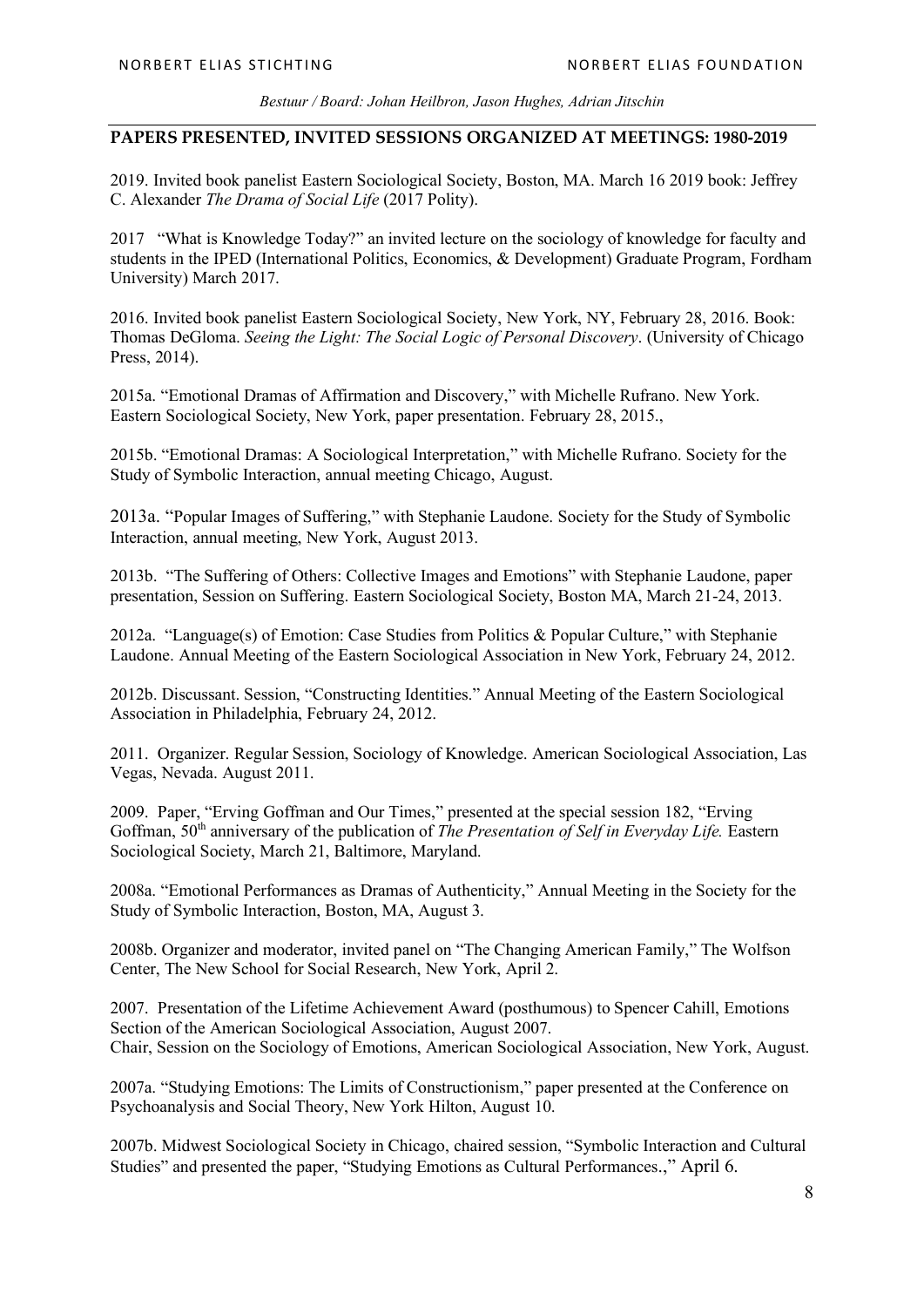2007c. Columbia University, New York. Seminar on Contents & Methods. February 14. "Public Displays of Emotion Today: Changing Forms of Memorializing Death and Disaster."

2006. "Current Forms of Memorializing: Emotions Studied as Cultural Practices," Symposium on Culture and Emotion, International Society for Research on Emotion (ISRE), Atlanta, Georgia, August. Symposium organizers, E. Doyle McCarthy & Jeanne Tsai.

2004. "Reassessing the Constructionist Stance: Conceptualizing the Alienation of Emotion in Today's World." Roundtables in the Sociology of Emotions, American Sociological Association, San Francisco, August 17.

2005. "Studying Emotions as Cultural Practices: Contemporary Studies of Masses, Memorializing, & Media." Annual Meeting of the Society for the Study of Symbolic Interaction, Session on Cultural Studies, organized by Norman K. Denzin, San Francisco, August 14.

2002. Panelist at University Colloquium on the Writings of Carolyn Ellis: On Autoethnography. Stony Brook University, Department of Sociology, April 9.

2001. "Emotional Spaces: The Rise of 'Emotional Monuments'" American Sociological Association, Anaheim, California, August 18.

2000. "The Sociology of Emotions." American Sociological Association, Washington D.C. Session presider and discussant, August.

1999. "Mass Emotions," paper presented at New York University, Conference on Emotions and Social Movements, February.

1997. Discussant at special session: American Sociological Association, August: "Emotions, Sentiment, and Solidarity."

1996a. Presented Paper, "The Social Construction of Emotions Revisited." ISRE Conference, Toronto.

1996b. Discussant at Sociology of Emotions session, American Sociological Association annual meeting, New York, August.

1996 and 1997. Discussant at Conference on Social Construction, Culture, and the Politics of Identity. The Graduate Faculty of the New School for Social Research.

1995a. Chair and Discussant at session, "Emotions and Symbolic Interaction," American Sociological Meeting, Washington, D. C.

1995b. Chaired session, "Postmodernism and Feminist Theory" at conference: Social Construction, Culture, and the Politics of Social Identity, Graduate Faculty of the New School for Social Research, New York, April 7.

1994. "The New Sociology of Knowledge: Directions from Culture Theory." American Sociological Association meeting, August.

1993a. Plenary Address, Mid-South Sociological Association meeting, October 27, Montgomery, Alabama. "Imagined Communities: Widening Circles of Identity Formation."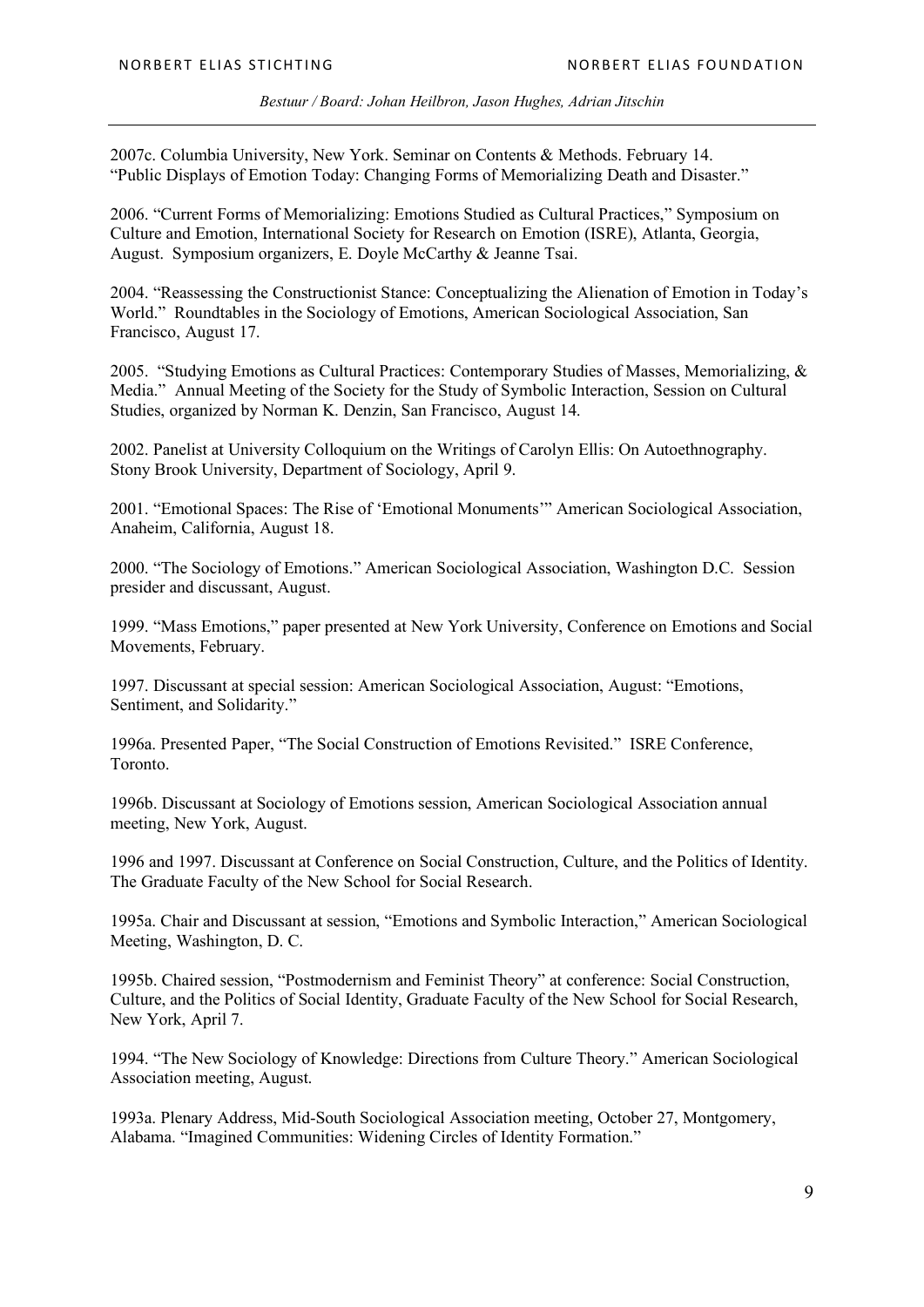1993b. "Emotions as Motives: Studies in Modern and Postmodern Selves," American Sociological Association meeting, Miami, Florida, August.

1992a. "Emotions and Contemporary Identities." American Sociological Association meeting, section on The Sociology of Emotions, Pittsburgh, Pennsylvania, August.

1992b. Invited panelist, International Society for Research on Emotions (ISRE) session on Current Work in the Sociology of Emotions, August, Carnegie Mellon University, Pittsburgh, Pennsylvania.

1991. Organized and Chaired session, The Sociology of Knowledge, Annual Meeting of the Society for the Study of Symbolic Interaction, Cincinnati, Ohio. August.

1990a. Chaired session on The Sociology of Emotions, Annual Meeting of the Society for the Study of Symbolic Interaction, Washington, DC, August.

1990b. Organized and Chaired Panel: "Trust, Mistrust, and the Interaction Order," American Sociological Association, Washington, DC, August.

1989a. "The Orgy: Ritual Forms of Emotional Release," American Sociological Association, San Francisco, August, Session of the Emotions Section of the ASA.

1989b. "George Herbert Mead and *Wissenssoziologie:* A Reexamination." American Sociological Association, San Francisco, August, Session of the Theory Section of the ASA.

1989c. "Contemporary Sociology of Knowledge." Midwest Sociological Society, St. Louis, Missouri, April.

1988. Invited panelist, special session on "Structuration Theory and Symbolic Interaction," Midwest Sociological Society Annual Meeting, Minneapolis, Minnesota, March.

1987a. "Emotions are Social Things: A Study in the Sociology of Emotions." American Sociological Association, Chicago, Illinois, August.

1987b. "The Sociology of Social Objects." Society for the Study of Symbolic Interaction Annual Symposium. University of Illinois at Urbana. April.

1986. "Social Psychology as Social Criticism." Invited paper, special session on The Uses of Social Psychology. Eastern Sociological Society, New York, NY, April.

1985. "The Study of Emotions: A Problem in the Sociology of Knowledge." American Sociological Association, Washington, DC, August.

1985. Organizer and Chair of a special session, The Sociology of Emotions. Eastern Sociological Society, Philadelphia, Pennsylvania, March.

1983. "Emotions and Religion: A Sociological Perspective on their Contemporary Compatibility." Western Region of the American Sociological Association, Albuquerque, New Mexico.

1983. Organizer and Chair of a session, The Sociology of Emotions, Western Region Meetings of the American Sociological Association, Albuquerque, New Mexico.

1983. "Arnold Gehlen's Social Psychology of Modern Man." Thirteenth Annual Sociological Research Symposium, Virginia Commonwealth University, Richmond, Virginia.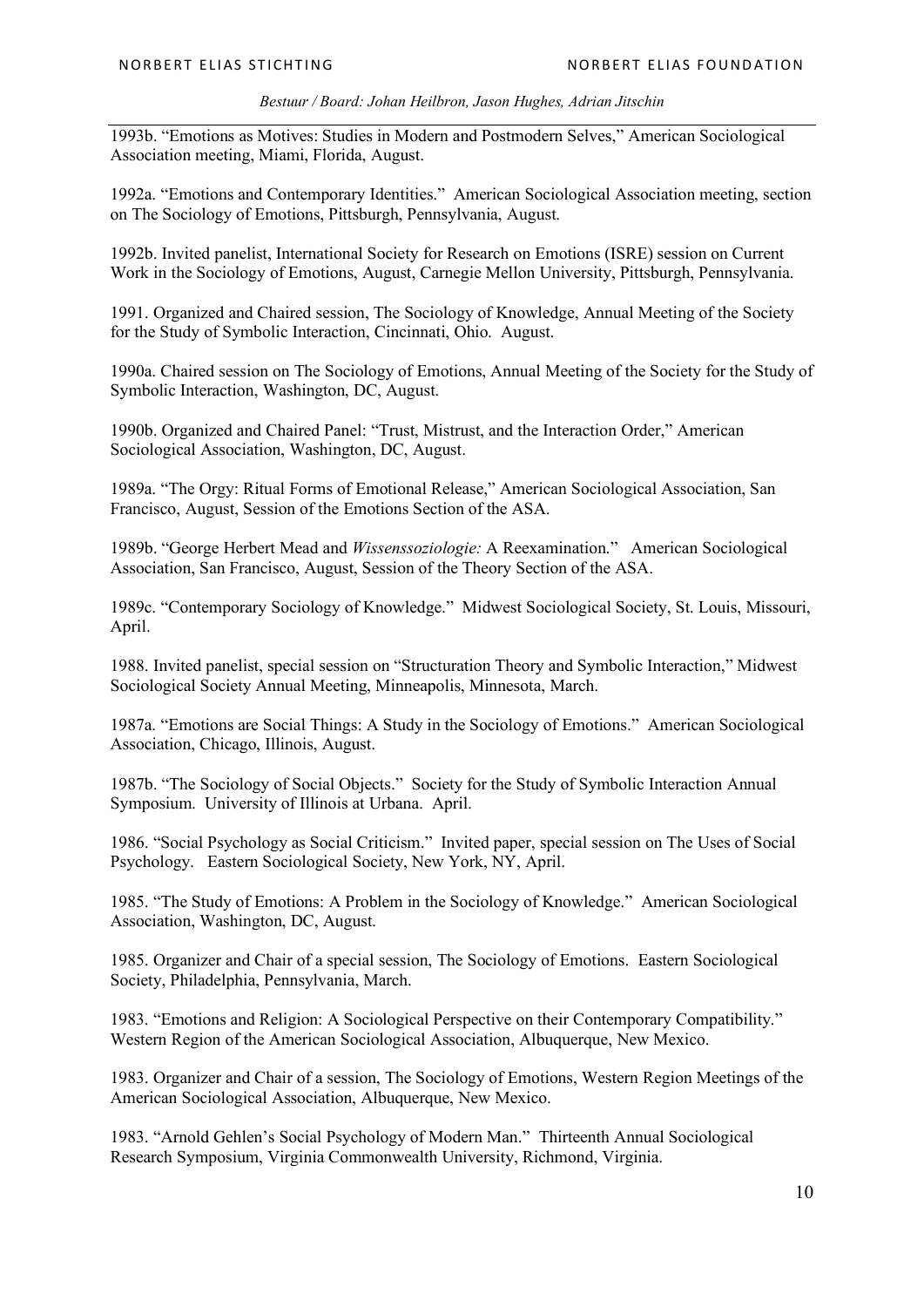1982. "Sociological Views of Clinical Depression. Session on the Sociology of Emotions, American Sociological Association, San Francisco, California, September.

1982. "An Interactionist Approach to Clinical Depression." Twelfth Annual Sociological Research Symposium. Virginia Commonwealth University, Richmond, Virginia.

1981. "Herbert Blumer's Use of G. H. Mead's Social Behaviorism." Society for the Study of Symbolic Interaction, Toronto.

1980. "Getting an 'Inside': The Role of Objects in Mead's Theory of Self." American Sociological Association, Session on Sociological Theory, Boston.

### EDITORIAL AND REVIEW BOARDS OF PROFESSIONAL JOURNALS

*La Critica Sociologica,* international journal in the social sciences *Advisory Board (Comitato scientifio)* terms: 2007-2010; 2010-2013; 2013-2017. 2017-2021

*OURNAL OF HIV AND STD RESEARCH. Advisory Board, 2016-2019*

*International Journal of Politics, Culture and Society.* Senior Editor 1996-2000; Editorial Board, 2001-2005.

*Contemporary Sociology,* book reviewer in symbolic interactionism, social psychology, and sociology of knowledge, since 1986.

*Symbolic Interaction*, nominated Editor 1991, 1994 (declined by department faculty), 2009 (declined). Associate Editor 1992-1995; referee, 1983-present.

*Sociological Theory,* referee. *American Sociological Review,* referee. *Social Problems,* referee. *The Sociological Quarterly,* referee. *Thought*, journal editorial consultant 1978-1992. *Sociological Analysis,* referee. *Emotion Review,* referee.

### **ACTIVITY IN PROFESSIONAL ORGANIZATIONS/OFFICES HELD 1988-2019**

International Society for Research on Emotions (ISRE), elected member 1989. Executive Committee 2004-2007. Annual Meeting Committee 2005 & 2006. Membership Committee, 2004-2007.

Emotions Section of the American Sociological Association. Chair, 1996-97; Council Member 1993-1995; 2007-2010. Membership Committee 1988-1989; 1995. Nominations Committee 1989-1992, Chair 1991-1992. Newsletter Associate Editor, 1987-1989. Publications Committee, 1987-1989. Outstanding Contribution to the Sociology of Emotions Award, 2009. Chair of Book Committee, 2000. Member 2009-2012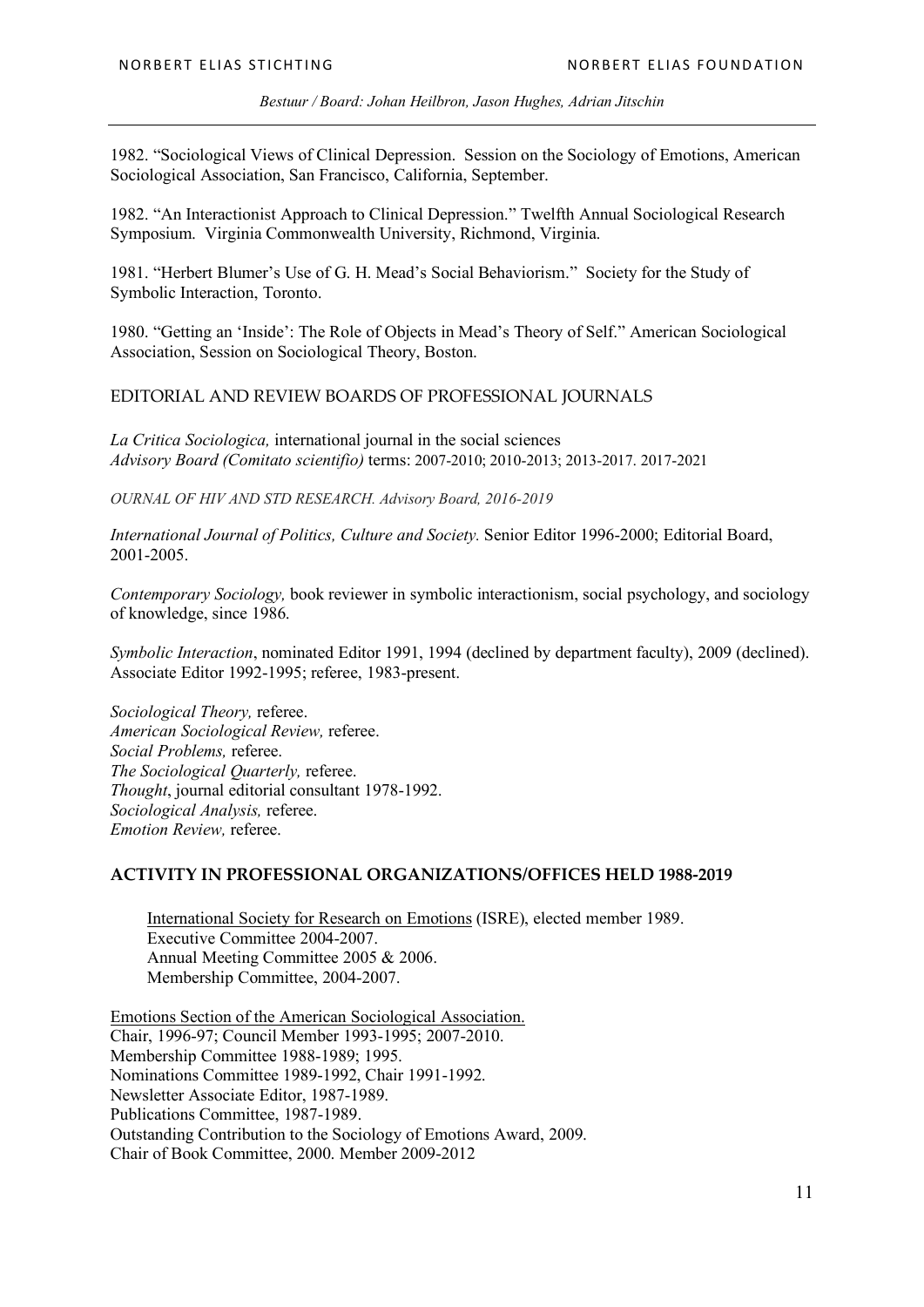Career Award in the Sociology of Emotions, Committee Member, 2003; 2007.

Theory Section of the American Sociological Association Nominations committee 1996-1997; 1998-1999 Editorial Board of the ASA Theory Journal, *Sociological Theory*, 1980-1984; reviewer 1993-present. Contributor to section newsletter, 1992

Culture Section of the American Sociological Association Contributor to *American Sociological Association Resource Materials for Teaching*. *Sociology of Culture*, 3/e 2005, edited by William G. Holt. "Sociology of Culture-Undergraduate," "Graduate Theory and Methods," and "Senior Seminar, Values and Moral Choices." 26-29; 206-215; 222-231.

History of Sociology Section of the American Sociological Association Nominations Committee, 2006-2007; 2011-2012

Society for the Study of Symbolic Interaction Associate Editor of the journal *Symbolic Interaction*, 1985-1991; Publicity Committee, Chairman 1988-1992. Publications Committee (elected), 1988-1990; 1996-1999; 2008-2011 Charles Horton Cooley Award Committee 1990; 1993; 1994 (Chair); 2001; 2006-7; 2009; 2015.

### **DEPARTMENT AND UNIVERSITY POSITIONS: 1985-2019**

Fordham University Institutional Review Board for Research on Human Subjects (IRB), Member 2005-2013; Chair 2007-2012.

Fordham University Press, Board of Directors, 2009-2011; 2011-2014; 2015-2017 (3rd term) Chair Fall 2014.

Director, M.A. Program in Liberal Studies (Humanities & Sciences), Graduate School of Arts & Sciences, 2000-2004.

Chair 1996-1999, Department of Sociology and Anthropology, Fordham University.

Associate Chair for the Graduate Program in Sociology, Fordham University, 1992-1993; 1993-1994; 2003-2004.

Associate Chair for Undergraduate Program, Department of Sociology, 1979-1984; 1995-1996.

Fordham University, Center for American Catholic Studies, Faculty Seminar Member 2001-2002.

Fordham University American Studies Program, Acting Director 1994-1995; Executive Committee for this program, 1989-2003; elected member of executive committee, 2009-2010.

Honors Program, Fordham College, Executive Committee, 2003-2005.

Women's Studies Program of Fordham College (founding member), Executive Committee 1993-1996.

Fordham College Council, 1979-1984; 1994-1996.

Fordham University Senate, 1986-1988; 1989-1991; 1994-1996; 1996-1998. Committee on the Notification of Junior Faculty on Contracts and Tenure 2001-2003. Library Committee of the Faculty Senate, 1990-1993.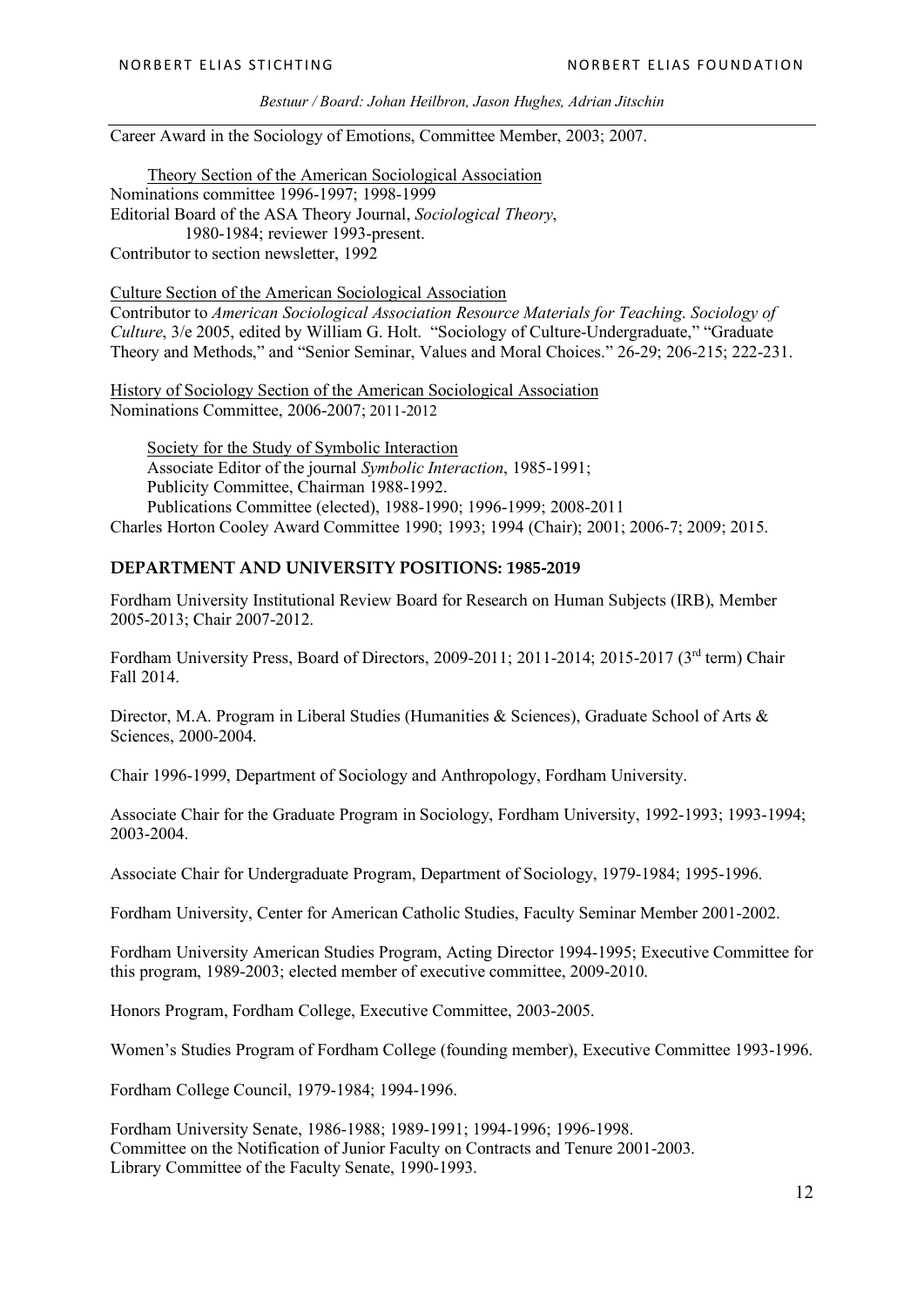University Tenure Review Committee (UTRC), Fordham University 1984-1987; 1992-1994.

University Tenure and Reappointments Appeals Committee (TRAC), 1990-1991.

Fordham University, Arts and Sciences Council, 1996-1999; 2000-2004. Arts & Sciences Council: Faculty Evaluation Committee 1995-1998; 2000-2003; Co-Chair 1998-1999; Nominations Committee of the Arts & Sciences Council 1999-2007; Chair Fall 2008-Spring 2013.

Fordham University. Faculty Interdisciplinary Seminar on Ethics. 1990-2000; Chair 1997-1998; Co-Chair 1998-1999.

Fordham University, Center for Ethics Education, Board Member 1999-present.

Fordham University, Graduate Council of the Graduate School of Arts & Sciences, 1996-1999; 2000- 2004. Distinguished Fellowships Committee, 2000-2003.

Alpha Kappa Delta International Sociology Honor Society, Faculty Moderator, 1983-present; elected regional representative (Northeast) 1994-1996.

Graduate Admissions Committee, Department of Sociology, 1978-1979; 1992-present; Chair, 1979- 1980; 2003-2004; Member, 2005-2006.

Graduate Curriculum Committee, Department of Sociology, 1978-1980; 1986-1999; 2000-2004; 2006-2007; 2009-2010.

Hispanic Research Center and Department of Sociology/Anthropology, Speaker Series, Organizer and Chair, Spring and Fall 1987.

All-University Task Force on Gerontology, 1978-1984. The Brookdale Committee, 1982-1984. Committee for the Advancement of Teaching and Learning, Fordham College Dean's Committee, 1981-1982; 1987.

Faculty Advisor for Freshmen of Fordham College, 1986-1988.

Faculty Advisor for Students on Probation, Office of the Vice President for Students Affairs, 1987- 1989.

University Faculty Fellowship Committee, 1985; 1989.

President's Library Building Committee, 1985-1989.

### **COURSES TAUGHT (courses currently taught in bold)**

**Graduate:**  European Social Theory: 1890-1930 **Classical Social Theory, 2007-2019 Fall semesters** Contemporary Social Theory